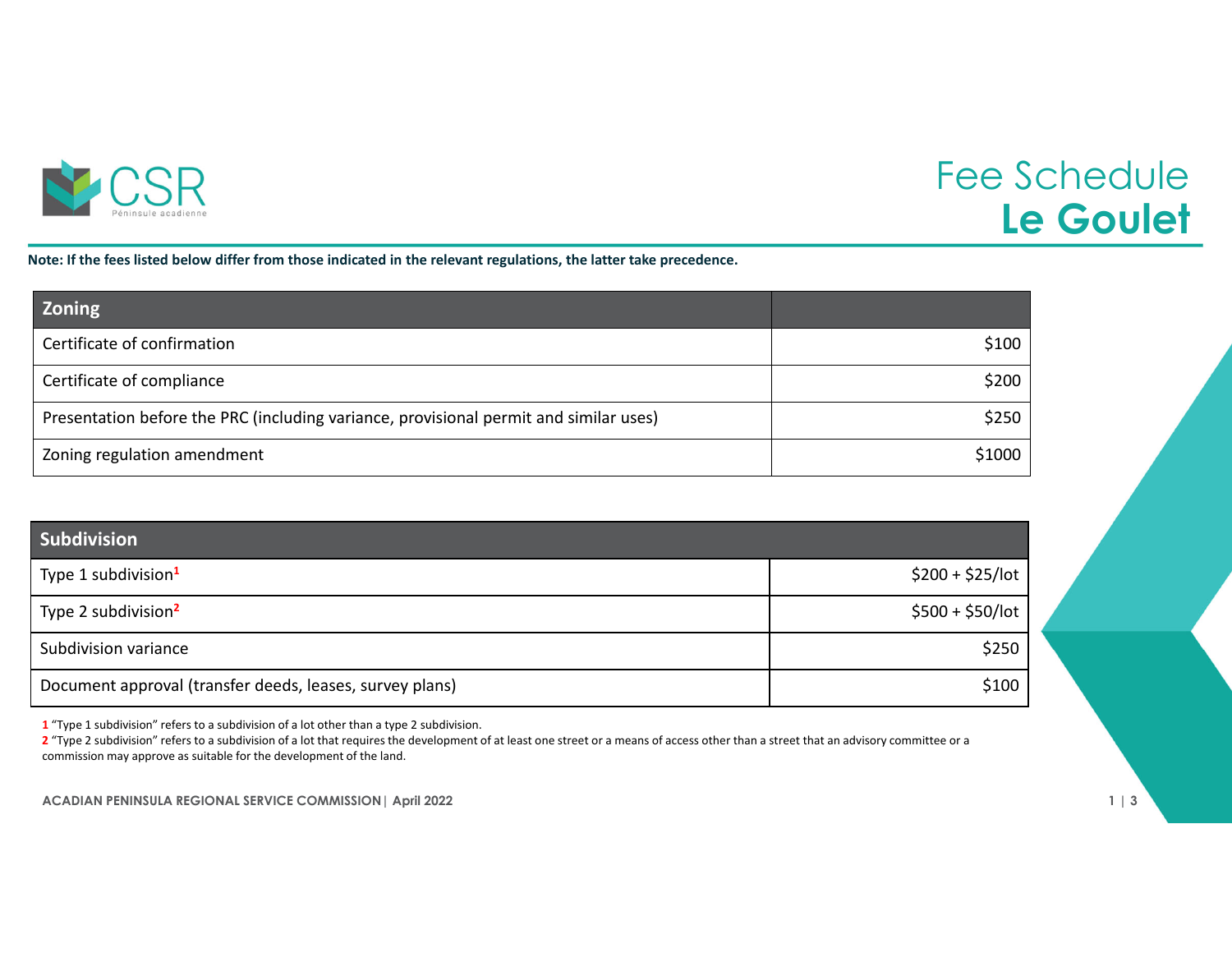

## Fee Schedule **Le Goulet**

Note: If the fees listed below differ from those indicated in the relevant regulations, the latter take precedence.

| <b>Construction permits</b>                                               |                  |
|---------------------------------------------------------------------------|------------------|
| Construction costs / base rate                                            | \$5              |
| Construction costs per \$1,000 assessed value                             | \$5              |
| <b>Demolition costs</b>                                                   | \$25             |
| Development costs for permits ranging from \$25,000 to \$50,000           | \$0              |
| Development costs for permits ranging from \$50,001 to \$100,000          | \$0              |
| Development costs for permits of \$100,001 or more                        | \$0              |
| The cost of a permit is doubled in the case of an infraction <sup>1</sup> | YES <sup>4</sup> |
| Type A development costs <sup>2</sup>                                     | \$50             |
| Type B development costs <sup>3</sup>                                     | \$80             |
| Type A permit renewal <sup>2</sup>                                        | \$0              |
| Type B permit renewal <sup>3</sup>                                        | \$0              |
| Construction costs (permit renewal)                                       | \$0              |

**ACADIAN PENINSULA REGIONAL SERVICE COMMISSION| April 2022 2 | 3**